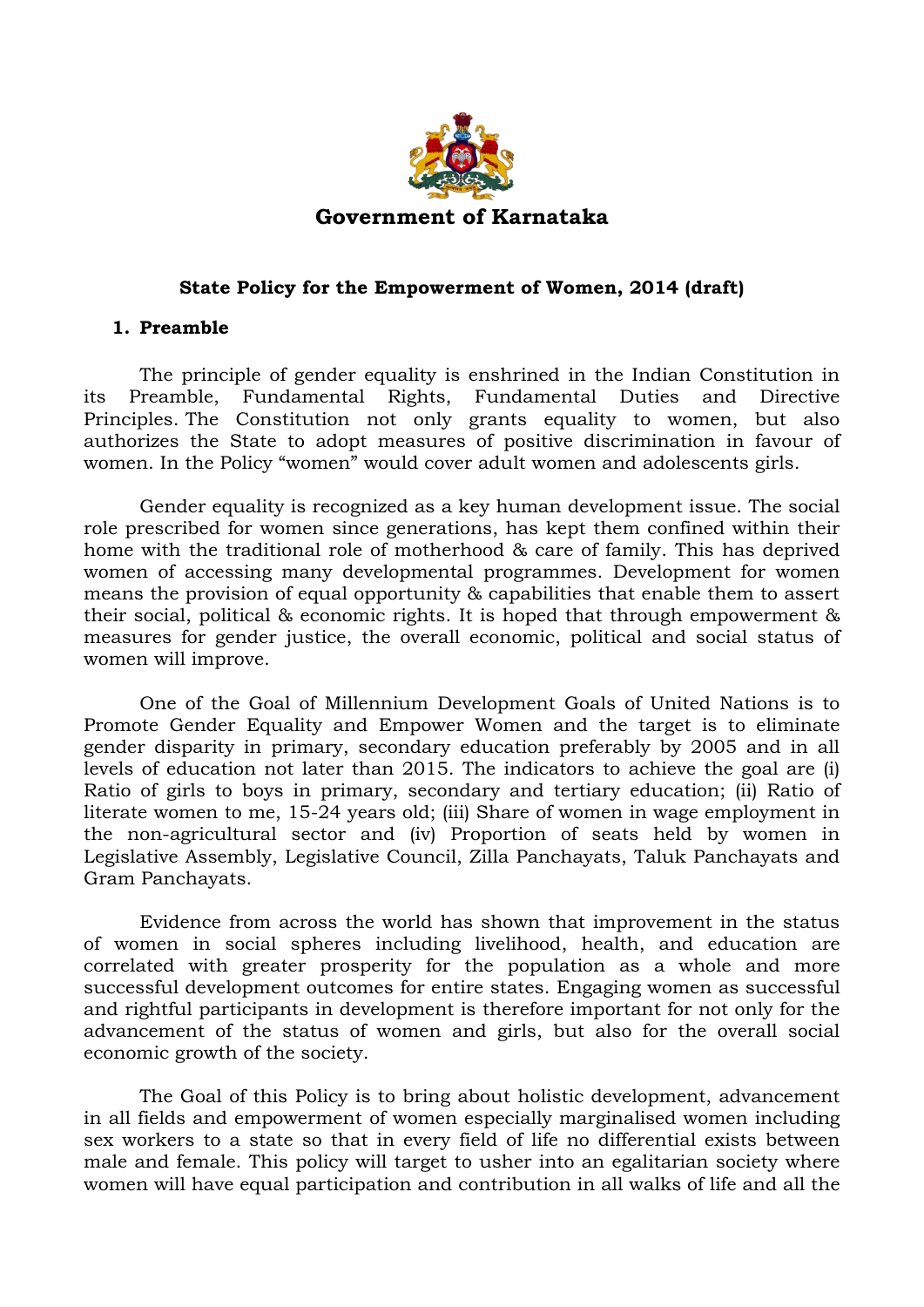economic, social, demographic indicators will have no gender based differentials. Focus will also be given to specific needs of women belonging to the marginalised and vulnerable sections of the society, e.g. SC, ST, OBC, minorities, etc.

### **2. Objective**

2.1 The Objective of this policy will be to encourage and ensure active participation of all its stakeholders for achieving holistic development and overall well-being of women. The objectives of this policy will be:-

- i) To create an environment through adequate social, economic and political policies conducive to holistic development of women so that they can realize and achieve their full potential, lead their life with dignity.
- ii) To empower women, through attitudinal change of men and the society at large, for equal participation in decision making and suggesting programme initiatives. To change present societal attitude and community practices which undermine women and ensure active participation of men and women at par.
- iii) To ensure meeting the targets of Millennium Development Goals which inter-alia includes Promotion of gender equality and empowerment of women.
- iv) To ensure support infrastructure and facilities conducive to their need for working women/women who work outside home in organised as well as unorganised sector.
- v) To ensure equal-access for women to health care, quality education up to highest level, career and vocational guidance, employment at all level, equal remuneration, occupational health and safety, social security, economic resources including common property, forest, land and other means of production and control over them and also in decision making wherever required.
- vi) To strengthen legal systems and infrastructure to eliminate all forms of discrimination against women and to deliver justice without any delay.
- vii) Mainstreaming a gender perspective in the Development process and Plans.
- viii) To reduce all forms of violence and discrimination against women and girls and to make the workplace in government as well as nongovernment sector free from sexual harassment for all women.
- ix) To strengthen infrastructure to provide benefit of all the Social legislations enacted so far for the women.
- x) To build and strengthen partnership with civil societies, women's organisations, Corporates and Institutions working for the women.
- xi) To ensure de-jure and de-facto enjoyment of all human rights including reproductive health right as well as sexual health right and fundamental freedom by women on equal basis with men in all sphere - political, social, legal, economic, cultural and civil.
- xii) To ensure inter-departmental and intra-departmental coordination and cooperation along with the participation of Local Bodies.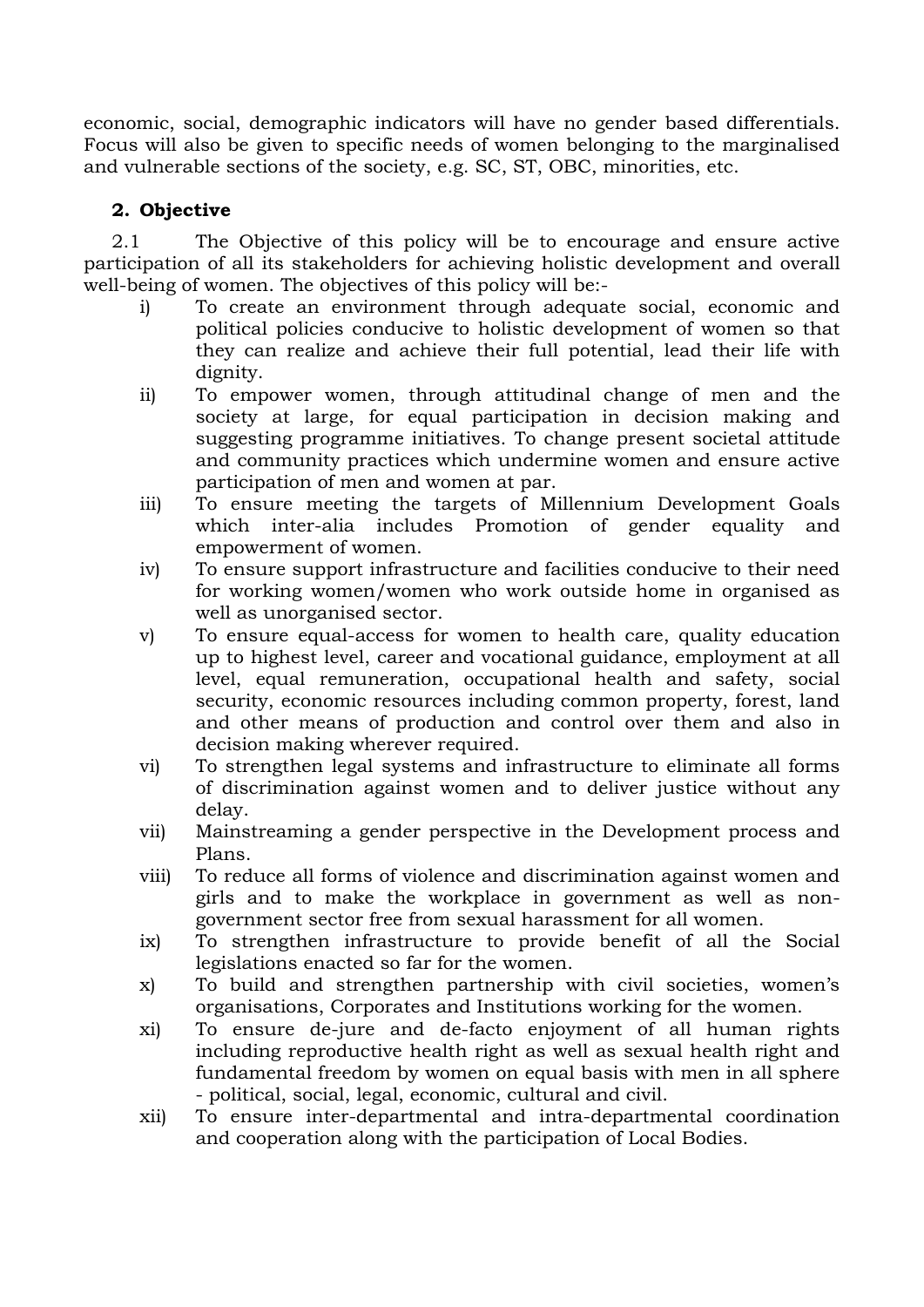# **3. Policy Prescriptions**

## **Judicial Legal Systems**

3.1 Legal-judicial system will be made more responsive and gender sensitive to women's needs, especially in cases of domestic violence and personal assault. New laws will be enacted wherever there is inadequacy of legal framework and existing laws reviewed and strengthened to ensure that justice is quick and the punishment meted out to the culprits is commensurate with the severity of the offence. Efforts will be made for creating awareness on legal provisions and legal literacy among women in co-ordination with Legal Service authority. Government should promulgate specific legislation to set up separate court/fast track courts to try all cases of domestic violence and violence/atrocities against women. This is necessary to provide justice to women and to serve as a deterrent to the perpetrators of crime against women.

3.2 With the full participation of all stakeholders including community and social leaders, the Policy would aim to encourage mainstreaming of all Laws which has direct impact on women to eliminate discrimination against women.

3.3 The evolution of property rights in a patriarchal system has contributed to the subordinate status of women. The Policy would aim to encourage changes in laws relating to ownership of property and inheritance by evolving consensus in order to make them gender just.

### **4. Decision Making**

4.1 Women's equality in power sharing and active participation in decision making, including decision making in political process at all levels will be ensured for the achievement of the goals of empowerment. All measures will be taken to guarantee women equal access to and full participation in decision making bodies at every level, including the legislative, executive, judicial, corporate, statutory bodies, as also the advisory Commissions, Committees, Boards and Trusts etc. Affirmative action such as reservations/quotas, including in higher legislative bodies, will be considered whenever necessary on a time bound basis. Women– friendly personnel policies will also be drawn up to encourage women to participate effectively in the developmental process.

### **5. Mainstreaming a Gender Perspective in the Development Process**

5.1 Policies, programmes and systems will be established to ensure mainstreaming of women's perspectives in all developmental processes, as catalysts, participants and recipients. Wherever there are gaps in policies and programmes, women specific interventions would be undertaken to bridge these. Coordinating and monitoring mechanisms will also be devised to assess from time to time the progress of such mainstreaming mechanisms. Women's issues and concerns as a result will specially be addressed and reflected in all concerned laws, sectoral policies, plans and programmes of action.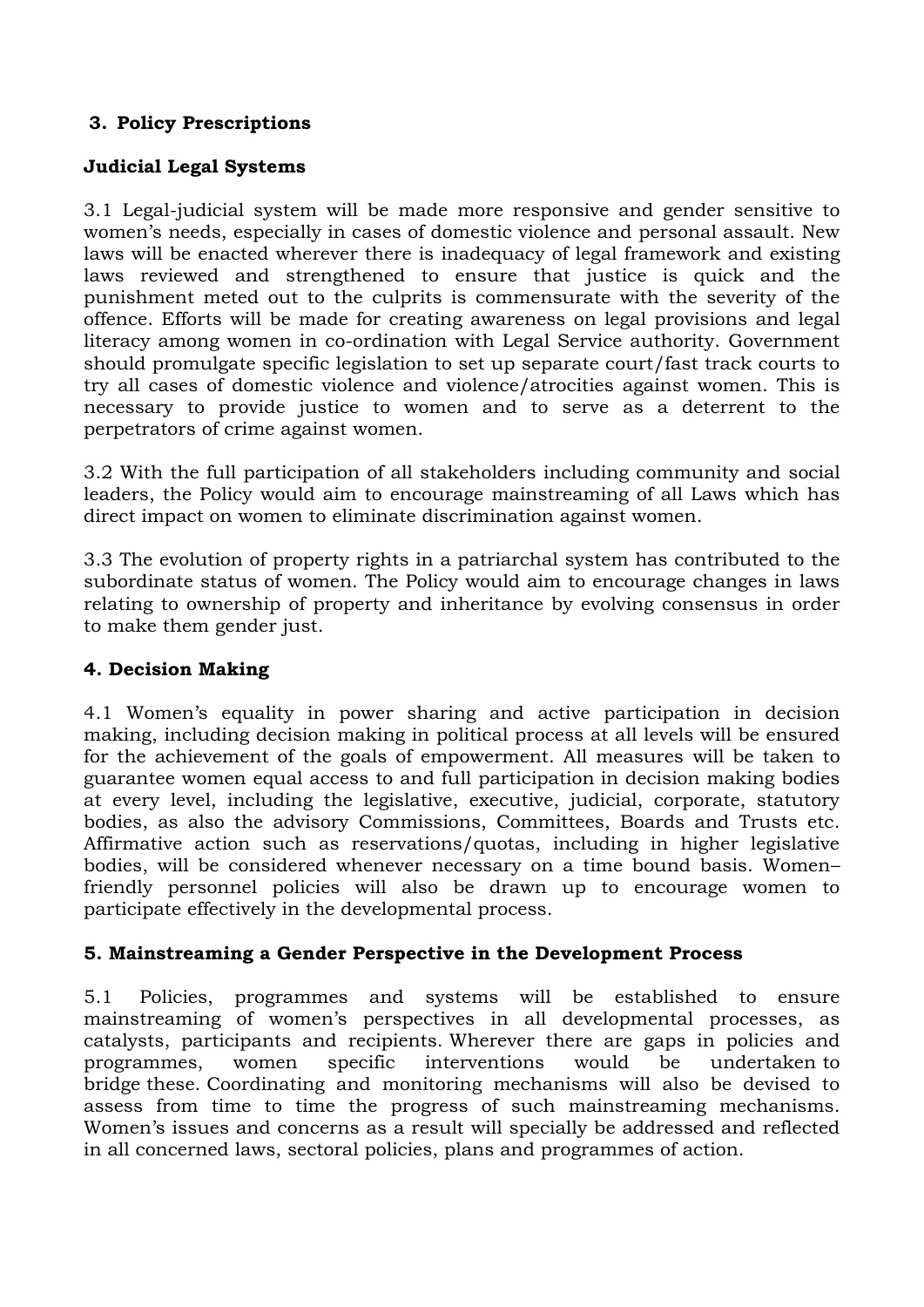5.2 In development process gender perspective will be introduced in the department level first by the process of Gender Budgeting which will later be taken up to the Gram Panchayat level. Each Gram Panchayat will undertake their individual annual action plan which will accommodate gender budget and ensure achievement of Goal of this policy in planned phased manner. The Development process should be a bottom-up approach.

5.3 State Government will undertake annual action plan and annual achievable targets for implementing this policy. Government will undertake population policy planning also a part of overall development planning such as achieving of targeted different population indicators, namely Sex Ratio, Child Sex Ratio, Fertility Rate, Infant Mortality Rate, Under Five Mortality Rate, Maternal Mortality Rate, Safe Delivery/Institutional Delivery Rate, Nutritional status of girl child/women etc. Based on the Action Plan, Gender Responsive budgeting will be prepared for schemes to reach the targets. A Cell will be created to monitor the Gender Responsive Budgeting.

5.3 The whole development process should incorporate within itself, the concept of Gender Planning. Gender Budgeting should be followed strictly by all departments of the Government. Further, all schemes of the Government should be subject to Gender Auditing mandatorily at regular intervals.

5.4 There should be an independent evaluation of the gender component of all schemes. There should be a Gender Cell in all departments handling social sectors.

### **6. Economic Empowerment of women**

### **Poverty Reduction**

6.1 Since women comprise the majority of the population below the poverty line and are very often in situations of extreme poverty, given the harsh realities of intra-household and social discrimination, macroeconomic policies and poverty eradication programmes will specifically address the needs and problems of such women. There will be improved implementation of programmes which are already women oriented with special targets for women. Steps will be taken for mobilization of poor women and convergence of services, by offering them a range of economic and social options, along with necessary support measures to enhance their capabilities. Old age pension and other such financial assistance should be provided to all women irrespective of their income. Purchasing power of women should be improved.

### **Micro Credit**

6.2 In order to enhance women's access to credit for consumption and production, the establishment of new and strengthening of existing micro-credit mechanisms and micro-finance institution will be undertaken so that the outreach of credit is enhanced. Other supportive measures would be taken to ensure adequate flow of credit through extant financial institutions and banks, so that all women below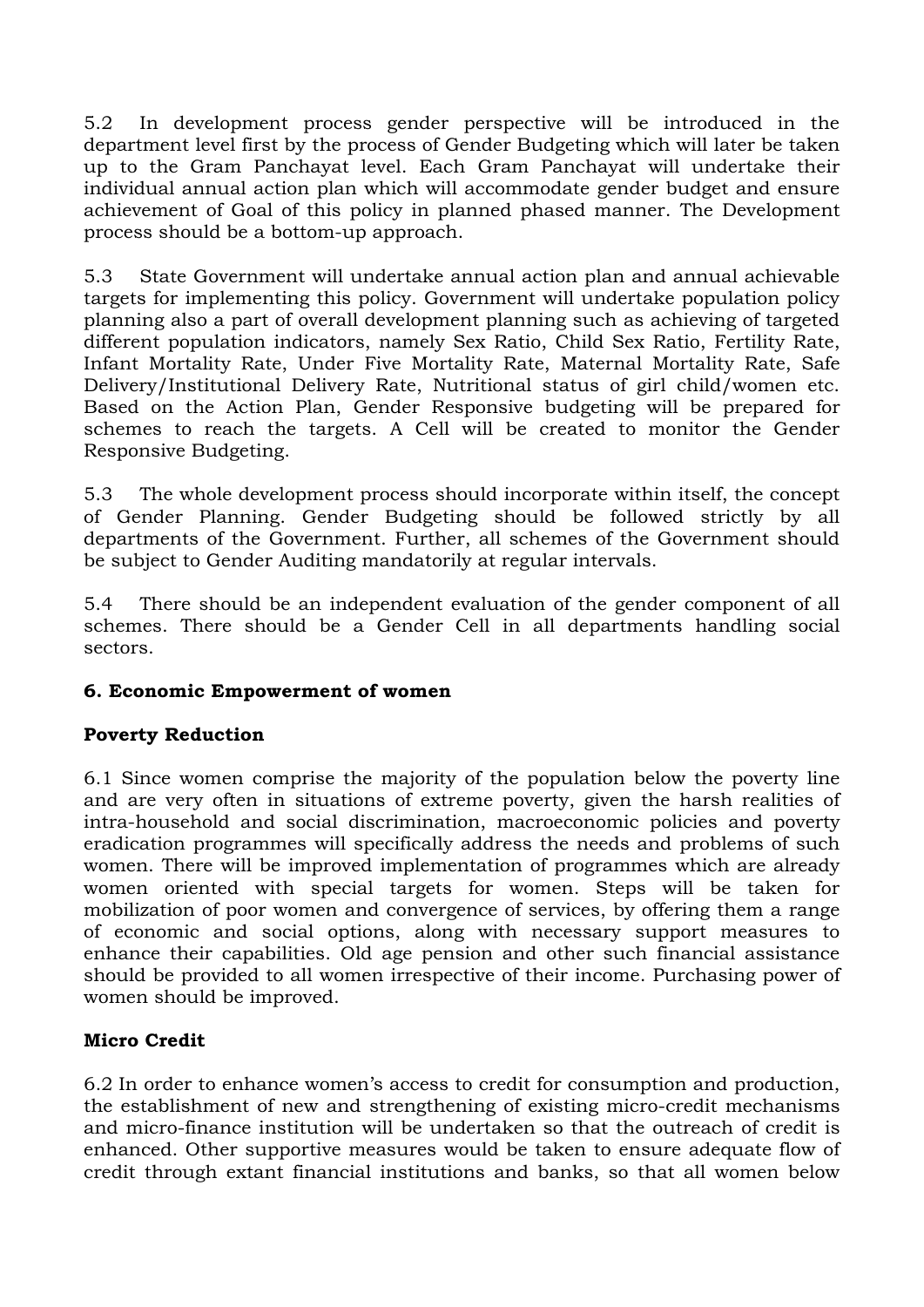poverty line have easy access to credit. Finance institutions and banks will promote women's SHGs purchase of land to do collective farming. Banks should have a certain percentage of Savings Bank Account and Loans reserved for women. There should be an exclusive State level Cooperative Bank for Women. It is also necessary to impart financial literacy to women so that there is financial inclusion. Efforts will be made to provide bank accounts to all women in the lines of Pradhan Mantri Jan Dhan Yojana.

6.3 It is necessary to make financial credit available to women engaged in agriculture as well as Self Help Groups (SHGs) which are involved in agriculture. In this regard the District Banks as well as the Lead Bank should be given a target to supply credit to women engaged in agriculture and SHGs. If women are involved in organic agriculture they will be given concessions on priority basis.

### **Women and Economy**

6.4 Women's perspectives will be included in designing and implementing macroeconomic and social policies by institutionalizing their participation in such processes. Their contribution to socio-economic development as producers and workers will be recognized in the formal and informal sectors (including home based workers) and appropriate policies relating to employment and to her working conditions will be drawn up. Such measures could include reinterpretation and redefinition of conventional concepts of work wherever necessary e.g. in the Census records, to reflect women's contribution as producers and workers.

6.5 Poorna Shakti Kendra set up under the National Mission for Empowerment of Women is to be strengthened as one stop window for providing various services to women.

6.6 Globalization has presented new challenges for the realization of the goal of women's equality, the gender impact of which has not been systematically evaluated fully. However, from the micro-level studies that were commissioned by the Department of Women & Child Development, it is evident that there is a need for re-framing policies for access to employment and quality of employment. Benefits of the growing global economy have been unevenly distributed leading to wider economic disparities, the feminization of poverty, increased gender inequality through often deteriorating working conditions and unsafe working environment especially in the informal economy and rural areas. Strategies will be designed to enhance the capacity of women and empower them to meet the negative social and economic impacts, which may flow from the globalization process.

6.7 There should be at least 33% reservation for women in Police during recruitment. Further, there should be at least one woman Director in the Boards of State PSUs/Corporations/Boards. It is desirable to provide job for women in private sector so as to reach at least 30% during recruitment and promotion.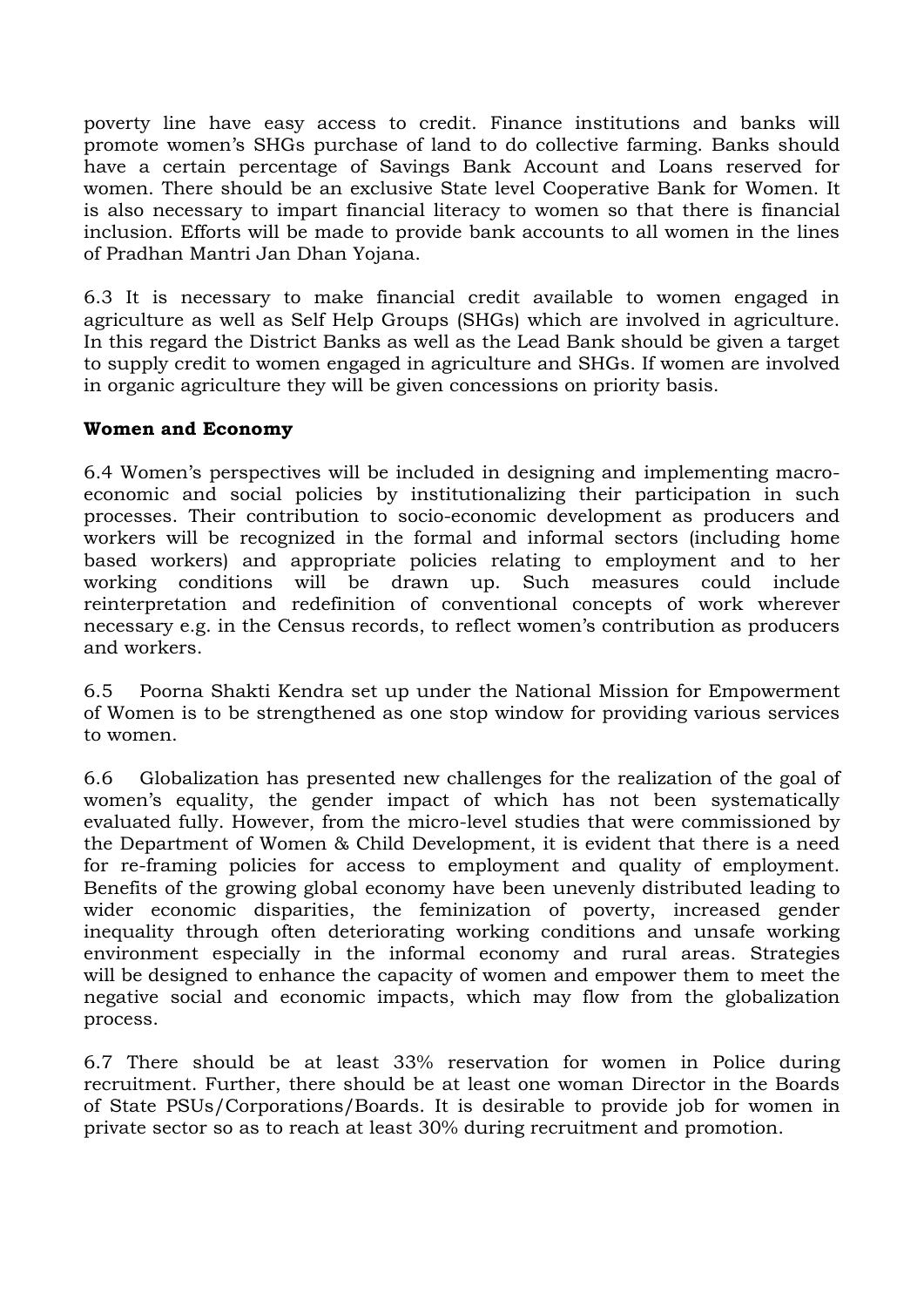6.8 Women working in the unorganised sector face a lot of challenges. Firstly they have indefinite nature of work and their security is also a matter of concern. Hence their life should be made safe and secure and they should be given opportunities to improve their living conditions. Social security such as equal wages and pension should be given to women and men working in the unorganised sector. Further, where women working in the unorganised sector assemble, arrangements will be made for toilets, water and shed. Many a time women working in the unorganised sector are more vulnerable to sexual harassment. In case such incidents happen, the agent who hires them will be responsible for the same. For their healthcare, health camps will be organised in the urban and rural areas. These women will be included in the health schemes being implemented by the Government and provided all health facilities. Further, there are possibilities of accident at the places of work; therefore accident insurance as well as health insurance will be made available to them.

# **Women and Agriculture**

6.9 In view of the critical role of women as producers in the agriculture and allied sectors, concentrated efforts will be made to ensure that benefits of training, extension and various programmes will reach them in proportion to their large contribution to the sector. The programmes for training women in soil conservation, social forestry, dairy development and other occupations allied to agriculture like horticulture, livestock including small animal husbandry, poultry, fisheries etc. will be expanded to benefit women workers in the agriculture sector. Holding land titles should not be a criterion for women to access agriculture related training. Efforts to be made to ensure that women are entitled to land rights and Government land titles should be either in joint names or in the name of women. Awareness of nutrition for women in agriculture and health issues for adolescent girls should be promoted.

### **Women and Industry**

6.10 The important role played by women in electronics, information technology and food processing and agro industry and textiles has been crucial to the development of these sectors. The Government will ensure that women are given comprehensive support in terms of labour legislation, social security measures and other support services to facilitate them to participate in various industrial employments.

6.11 Women at present cannot work in night shift in factories even if they wish to. Suitable measures will be taken to enable women to work on the night shift in factories. This will be accompanied with support services for security, transportation etc. A monitoring mechanism should be set up to ensure that women are not exploited in the SEZ or in the private sector, where labour laws are not applicable.

6.12 A special training for small scale industries and self-employment will be given to women. Women entrepreneurs will be given training in communication skills necessary for business. Lecture of successful entrepreneurs will be arranged in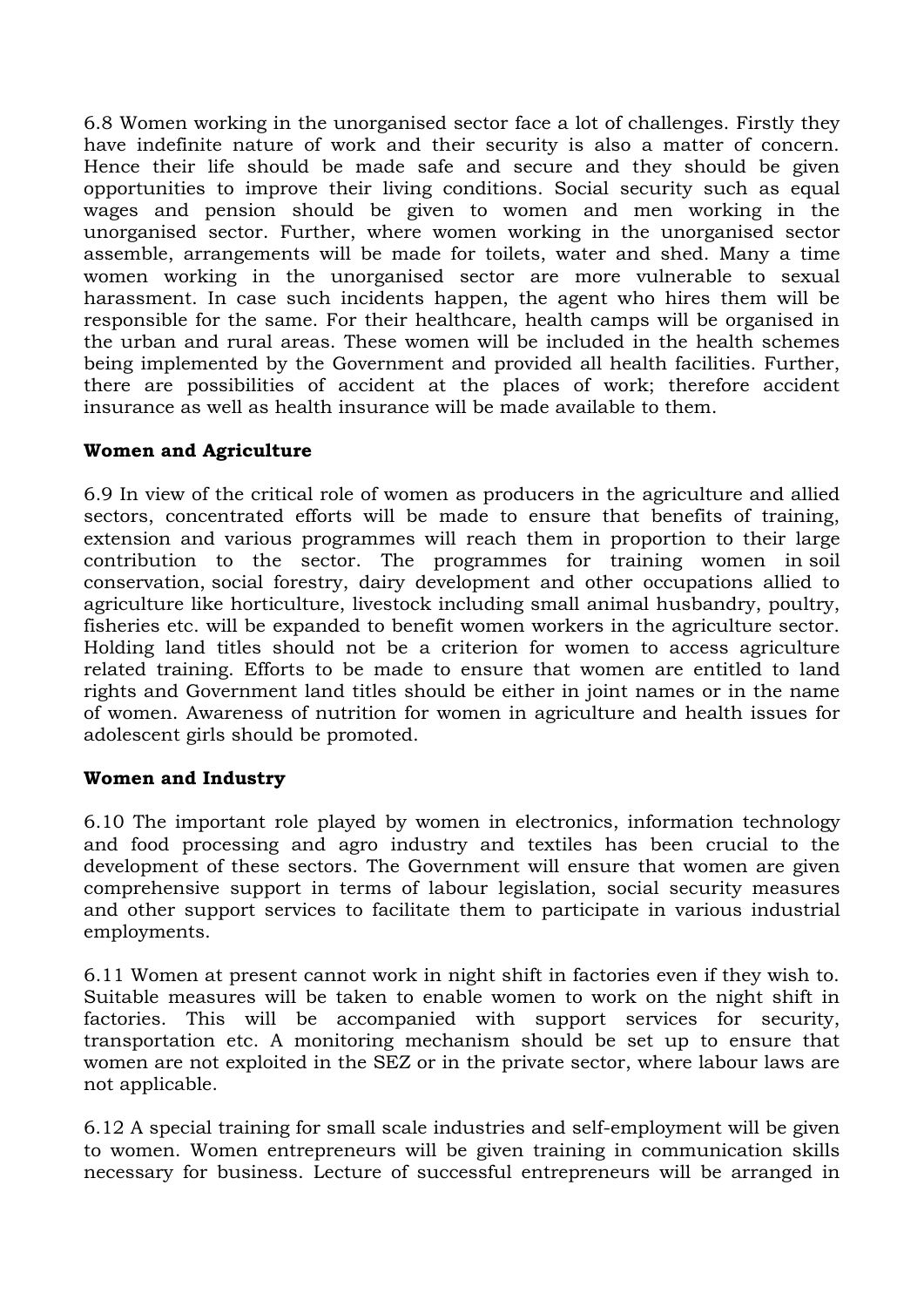order to promote entrepreneurship among women. The District Industries Centre should encourage women entrepreneurs and a single window facility will be set up for necessary applications, permits, approvals, financial assistance, etc. A provision will be made to reserve 10% plots for women entrepreneurs in SEZs and upcoming Industrial Parks.

### **Support Services**

6.13 The provision of support services for women, like child care facilities, including crèches at work places and educational institutions, homes for the aged and the disabled will be expanded and improved to create an enabling environment and to ensure their full cooperation in social, political and economic life. Women-friendly human resource development policies will also be drawn up to encourage women to participate effectively in the developmental process.

### **7. Social Empowerment of Women**

### **Education**

7.1 Equal access to education for women and girls will be ensured. Special measures will be taken to eliminate discrimination, universalize education, eradicate illiteracy, create a gender-sensitive educational system, increase enrolment and retention rates of girls and improve the quality of education to facilitate life-long learning as well as development of occupation/vocational/technical skills by women till the sub-district levels. Special efforts will be made to provide adequate facilities for imparting job oriented / vocational education and to encourage women to undertake such courses to improve their livelihood opportunities. Reducing the gender gap in secondary and higher education would be a focus area. Sectoral time targets in existing policies will be achieved, with a special focus on girls and women, particularly those belonging to weaker sections including the Scheduled Castes/Scheduled Tribes/Other Backward Classes/Minorities. Gender sensitive curricula would be developed at all levels of educational system in order to address sex stereotyping as one of the causes of gender discrimination. Open school and distance learning, at all levels, will be promoted along with the formal system. Orientation programme for gender sensitisation for teachers, students, and staff in educational institutions will be provided level wise. Every educational institution should have a Committee or a Women Cell to look into the complaints of sexual harassment. Hostels for girl students should be provided separately.

#### **Health**

7.2 A holistic approach to women's health which includes both nutrition and health services will be adopted and special attention will be given to the needs of women and the girl at all stages of the life cycle. The reduction of infant mortality and maternal mortality, which are sensitive indicators of human development, is a priority concern. This policy reiterates the national demographic goals for Infant Mortality Rate (IMR), Maternal Mortality Rate (MMR) set out in the National Population Policy 2000. Women should have access to comprehensive, affordable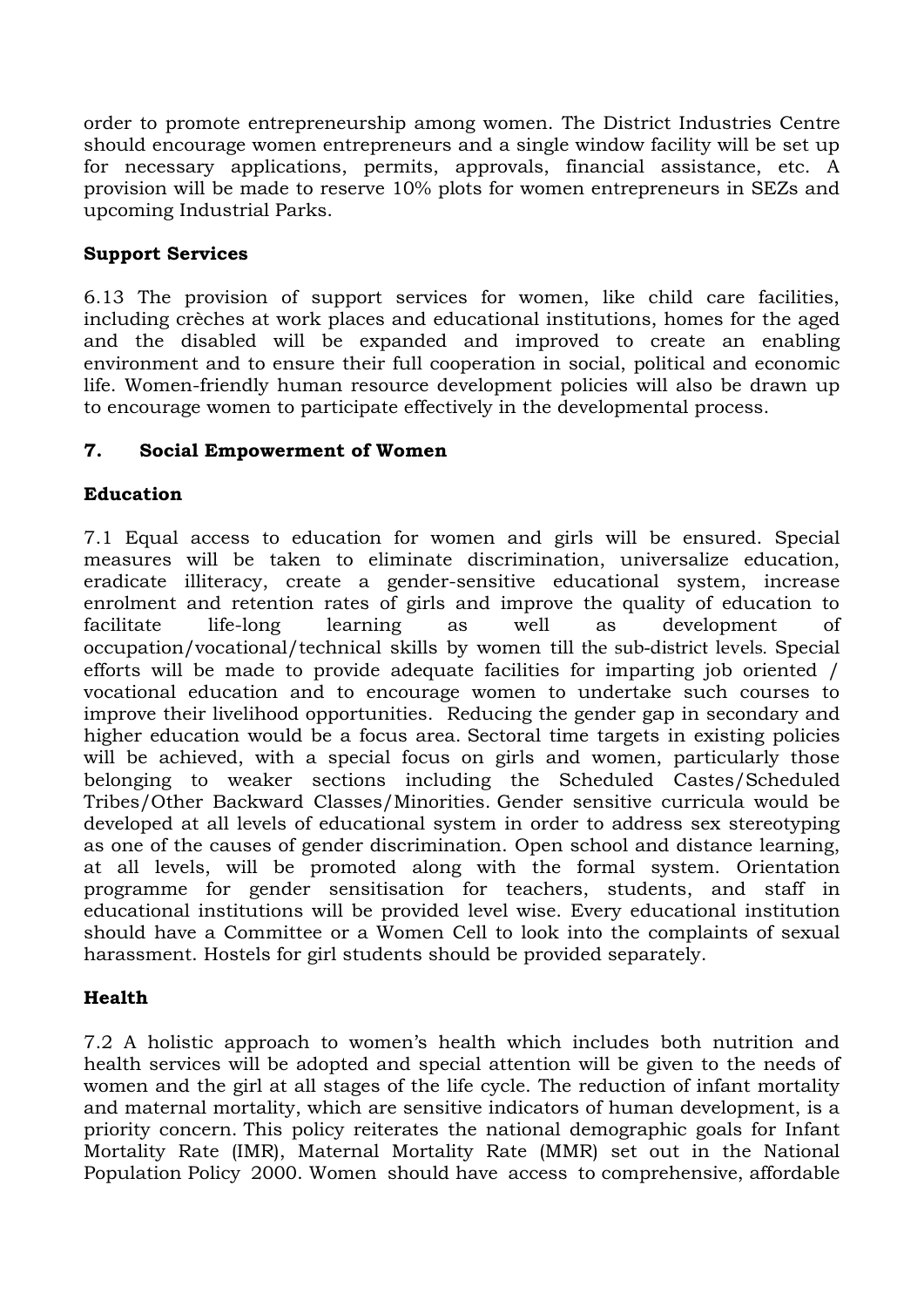and quality health care. Measures will be adopted that take into account the reproductive rights of women to enable them to exercise informed choices, their vulnerability to sexual and health problems together with endemic, infectious and communicable diseases such as malaria, TB, and water borne diseases as well as hypertension and cardio-pulmonary diseases. The social, developmental and health consequences of HIV/AIDS and other sexually transmitted diseases will be tackled from a gender perspective.

7.3 To effectively meet problems of infant and maternal mortality, and early marriage the availability of good and accurate data at micro level on deaths, birth and marriages is required. Strict implementation of registration of births and deaths would be ensured and registration of marriages would be made compulsory. Focus should also be given to health of women living in urban slums.

7.4 In accordance with the commitment of the National Population Policy to population stabilization, this Policy recognizes the critical need of men and women to have access to safe, effective and affordable methods of family planning of their choice and the need to suitably address the issues of early marriages and spacing of children. Interventions such as spread of education, compulsory registration of marriage and other special programmes should impact on delaying the age of marriage so that child marriages are eliminated. The focus of health programmes will be expanded from the existing programme on Maternal and Child Health to include both adolescent and older women.

7.5 Women's traditional knowledge about health care and nutrition will be recognized through proper documentation and its use will be encouraged. The use of Indian and alternative systems of medicine will be enhanced within the framework of overall health infrastructure available for women.

7.6 It is important to recognise that women as survivors of violence face huge trauma and psychological affects. As a result, there is an increase in the women succumbing to mental distress, which is often ignored, or taken as an issue, that women can cope with. This attitude both in the private and public domain needs to change; therefore, women's mental health needs to be recognised as an issue of deep concern, requiring special attention.

### **Nutrition**

7.7 In view of the high risk of malnutrition and disease that women face at all the three critical stages viz., infancy and childhood, adolescent and reproductive phase, focussed attention would be paid to meeting the nutritional needs of women at all stages of the life cycle. This is also important in view of the critical link between the health of adolescent girls, pregnant and lactating women with the health of infant and young children. Special efforts will be made to tackle the problem of macro and micro nutrient deficiencies especially amongst pregnant and lactating women as it leads to various diseases and disabilities. The Public Distribution System should be diversified to cover region-specific cereals.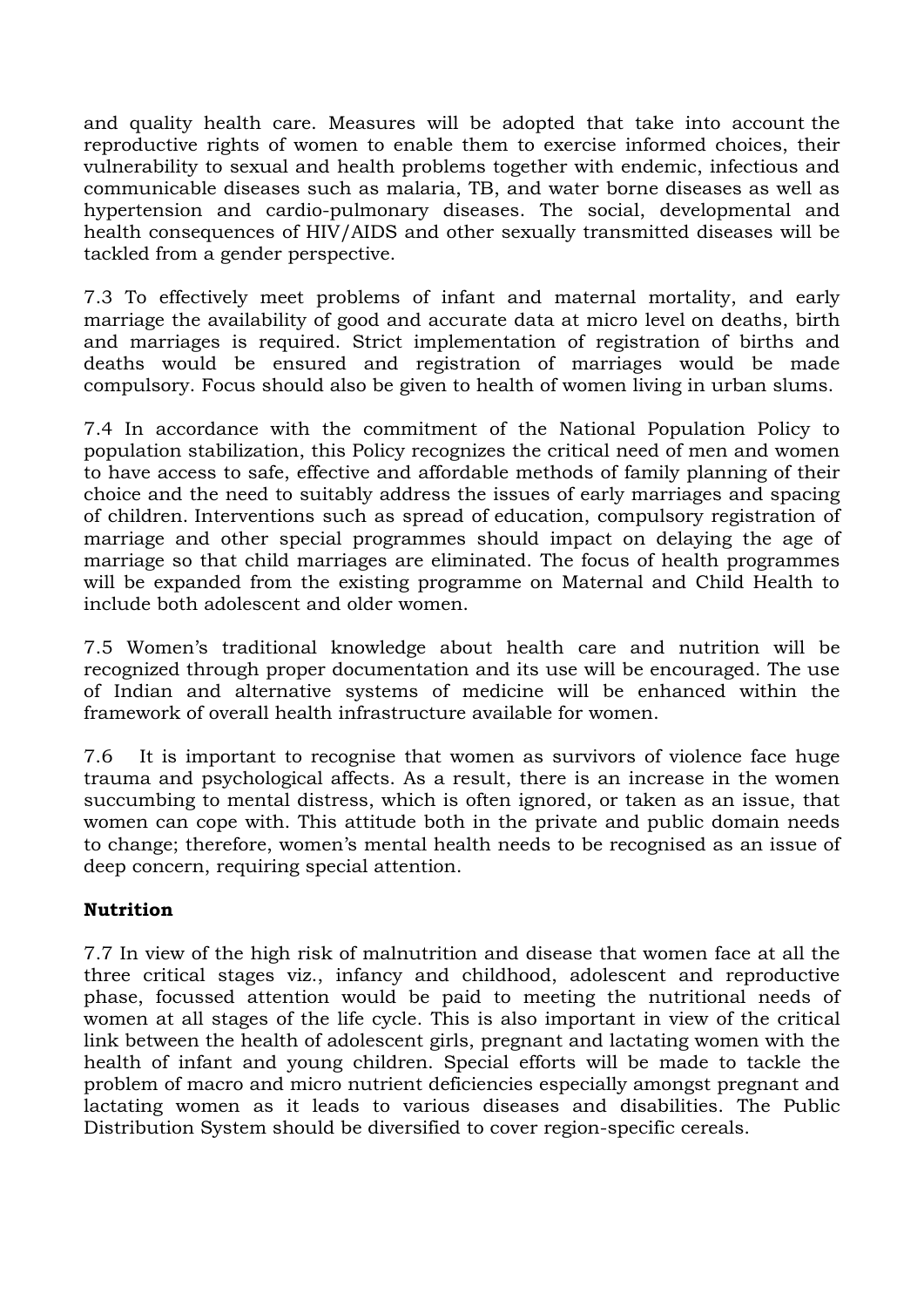7.8 Intra-household discrimination in nutritional matters vis-à-vis girls and women will be sought to be ended through appropriate strategies. Widespread use of nutrition education would be made to address the issues of intra-household imbalances in nutrition and the special needs of pregnant and lactating women. Women's participation will also be ensured in the planning, superintendence and delivery of the system.

### **Drinking Water and Sanitation**

7.9 Special attention will be given to the needs of women in the provision of safe drinking water, sewage disposal, toilet facilities and sanitation within accessible reach of households, especially in rural areas, tribal hamlets and urban slums. Women's participation will be ensured in the planning, delivery and maintenance of such services. Attention needs to be given for separate adequate toilet facilities with water in schools and other public places like bus stands, shopping malls, etc. which is properly maintained and well lighted, to ensure security.

# **Housing and Shelter**

7.10 Women's perspectives will be included in housing policies, planning of housing colonies and provision of shelter both in rural and urban areas. Special attention will be given for providing adequate and safe housing and accommodation for women including single women, heads of households, working women, students, apprentices and trainees. Focus will be given on providing housing facilities to women belonging to Economically Weaker Sections. Measures will be put in place to ensure that women in institutions and in working hostels and elsewhere are safe in their residential environments and free from sexual vulnerability. Safe rest rooms with drinking water, sanitation, a medical assistance facility in bus stands especially in moffusil/rural areas for women who travel to other places and wait for connecting buses/ transport. The housing schemes for poor being implemented by the Government should be allotted in the name of women.

### **Environment and Climate Change**

7.11 Women will be involved and their perspectives reflected in the policies and programmes for environment, conservation and restoration. Considering the impact of environmental factors on their livelihoods, women's participation will be ensured in the conservation of the environment and control of environmental degradation. The vast majority of rural women still depend on the locally available non-commercial sources of energy such as animal dung, crop waste and fuel wood. In order to ensure the efficient use of these energy resources in an environmental friendly manner, the Policy will aim at promoting the programmes of non-conventional energy resources. Women will be involved in spreading the use of solar energy, biogas, smokeless Chula's and other rural application so as to have a visible impact of these measures in influencing eco system and in changing the life styles of rural women. Activities which lead to higher carbon emission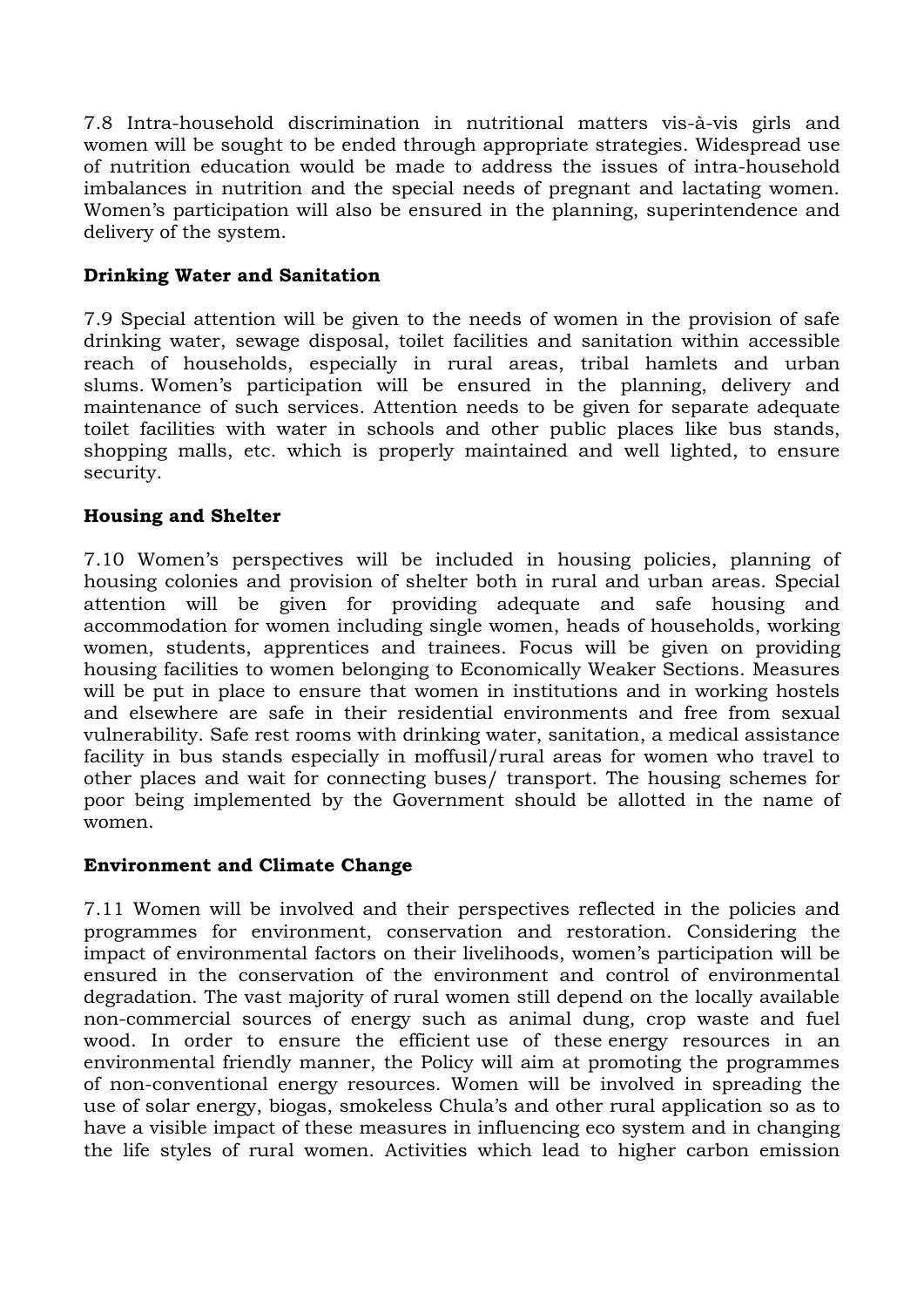should be discouraged and encourage women to adopt sustainable practices for efficient energy use.

# **Science and Technology**

7.12 Programmes will be strengthened to bring about a greater involvement of women in science and technology. These will include measures to motivate girls to take up science and technology for higher education and also ensure that development projects with scientific and technical inputs involve women fully. Efforts to develop a scientific temper and awareness will also be stepped up. Special measures would be taken for their training in areas where they have special skills like communication and information technology. Efforts to develop appropriate technologies suited to women's needs as well as to reduce their drudgery will be given a special focus too. There should be emphasis for women to take up science courses.

### **Women in Difficult Circumstances**

7.13 In recognition of the diversity of women's situations and in acknowledgement of the needs of specially disadvantaged groups, measures and programmes will be undertaken to provide them with special assistance. These groups include women in extreme poverty, destitute women, women in conflict situations; women affected by natural calamities, women in less developed regions, women with disabilities, widows, elderly women, single women in difficult circumstances, women heading households, those displaced from employment, migrants, women who are victims of marital violence, deserted women and women in sex work, etc. Ensure housing and access to all basic rights for women in sex work and devadasi and that violation of their rights and discrimination is not meted out to them, by enforcement agencies, the medical fraternity and other public institutions. Social evils such as child marriage, dowry deaths and prevalence of devadasi system will be mitigated. Measures to mitigate these practices will be formulated.

### **8. Violence against women**

8.1 All forms of violence against women, physical and mental, whether at domestic or societal levels, including those arising from customs, traditions or accepted practices shall be dealt with effectively with a view to eliminate its incidence. Institutions and mechanisms/schemes for assistance will be created and strengthened for prevention of such violence, including sexual harassment at work place and customs like dowry; for the rehabilitation of the victims of violence and for taking effective action against the perpetrators of such violence. Any case of reported sexual harassment must be dealt in the strictest possible manner as per the recently enacted Sexual Harassment of Women at workplace (Prevention, Prohibition and Redressal) Act, 2013 and stringent disciplinary action should be initiated against the offender. However to avert any such cases, extensive gender sensitization training along with proper mechanism of monitoring internalization of spirit of such training must be evolved. Special emphasis will also be laid on programmes and measures to deal with trafficking in women and girls. A Pooled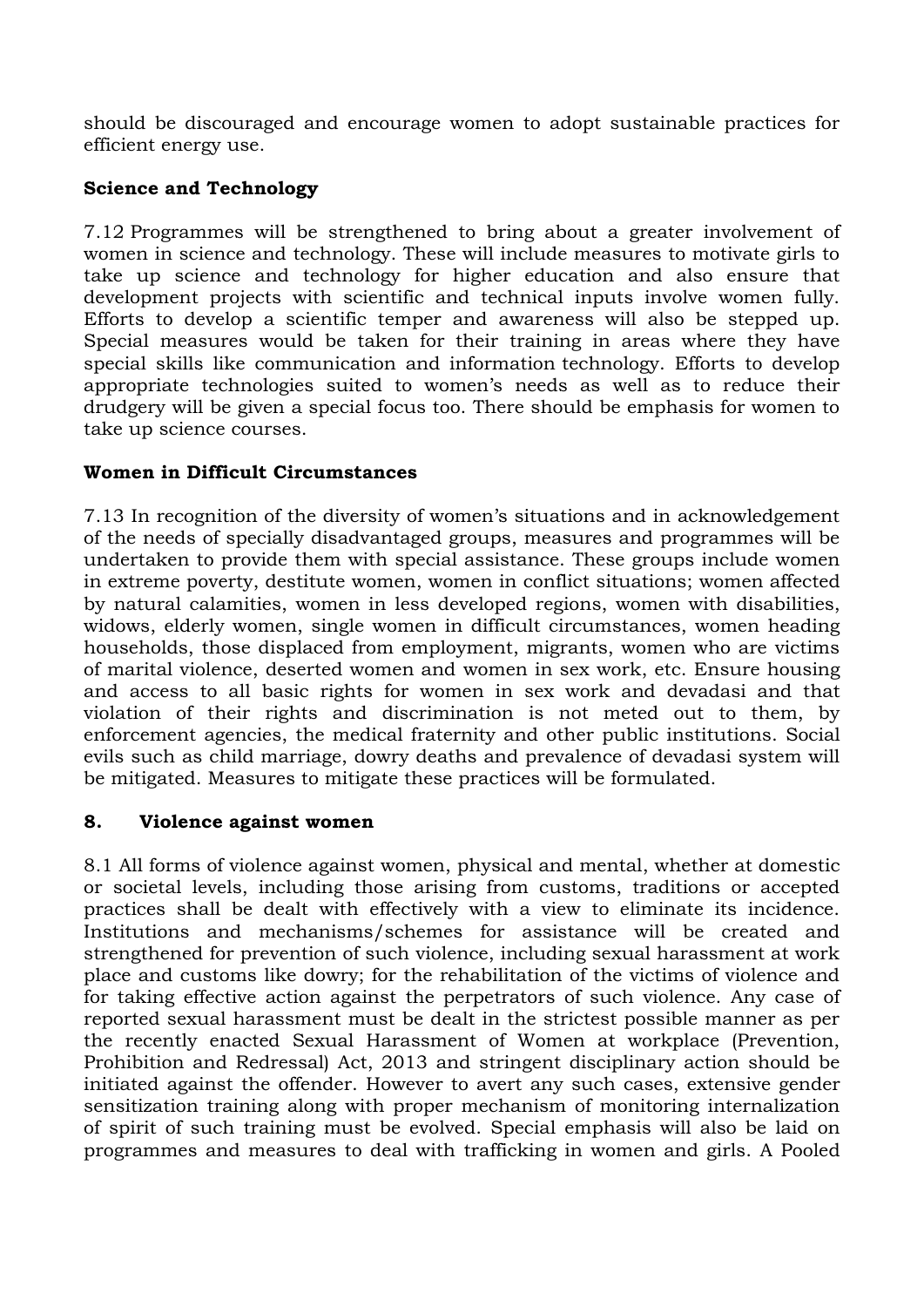fund should be maintained for providing compensation for victims of sexual violence and other atrocities.

8.2 Violence against women can have implication on her health including physical, mental, sexual and reproductive health. Hence one stop crisis Centres will be set up preferably in public hospitals for psychological counselling, medical and other social assistance. Sensitisation and training of medical and health professionals with regard to sexual and other violence against women and girls is necessary.

8.3 Action Plans for addressing violence against women may be drawn up at the District level and implemented with the help of District level Coordination Committee involving various government agencies and NGOs. Standard Operating Procedures (SOP) will be devised for all stakeholders (Police, Legal Aid, Lawyers, Counsellors, and Doctors) in dealing with cases of violence against women and girls. Trauma centres to be created within hospitals and in Public Health Centres already in existence with expertise in handling women related cases.

8.4 Provision of infrastructure and shelters for protection of homeless and mentally unstable homeless women will be provided. Separate shelters/homes for mentally handicapped/disabled women and girl children will be established. Further, a strong database of all victims of violence is to be developed.

8.5 Violence against street children, mentally and unstable and homeless children, child labour should be attended without any exception. A Committee at the District level under the chairpersonship of the District Magistrate along with one police officer at the level of Superintendent of Police, Senior Medical Officer of the district, representative of local NGOs will be constituted in this regard. One Stop Crisis Centre should also attend to such cases.

8.6 Women and Law – Though many Laws and Acts have been made for the safety and security and empowerment of women, there are still challenges in their effective implementation. The main reasons are (i) Women's ignorance about their rights, (ii) Complicated legal procedures, (iii) Ambiguities in Laws/Acts, (iv) Lack of effective and competent legal advice, (v) Lack of coordination of medical science, forensics, police, government machinery, court, NGOs, etc. with women. Hence various measures will be worked out to improve the coordination within the judicial system and to make amendments in the Laws/Acts. In order to create an enabling environment for women after marriage, an appropriate legislation to have right over parental home should be formulated so that if there is any domestic violence/dowry demand, etc. she can go back to her parental house.

### **9. Rights of the Girl Child**

9.1 All forms of discrimination against the girl child and violation of her rights shall be eliminated by undertaking strong measures both preventive and punitive within and outside the family. As per Census 2011, the Child Sex Ratio in Karnataka is 948 (950 in rural areas and 946 in urban areas). In 2001, the Child Sex Ratio was 946 (949 in rural areas and 940 in urban areas). In a decade, there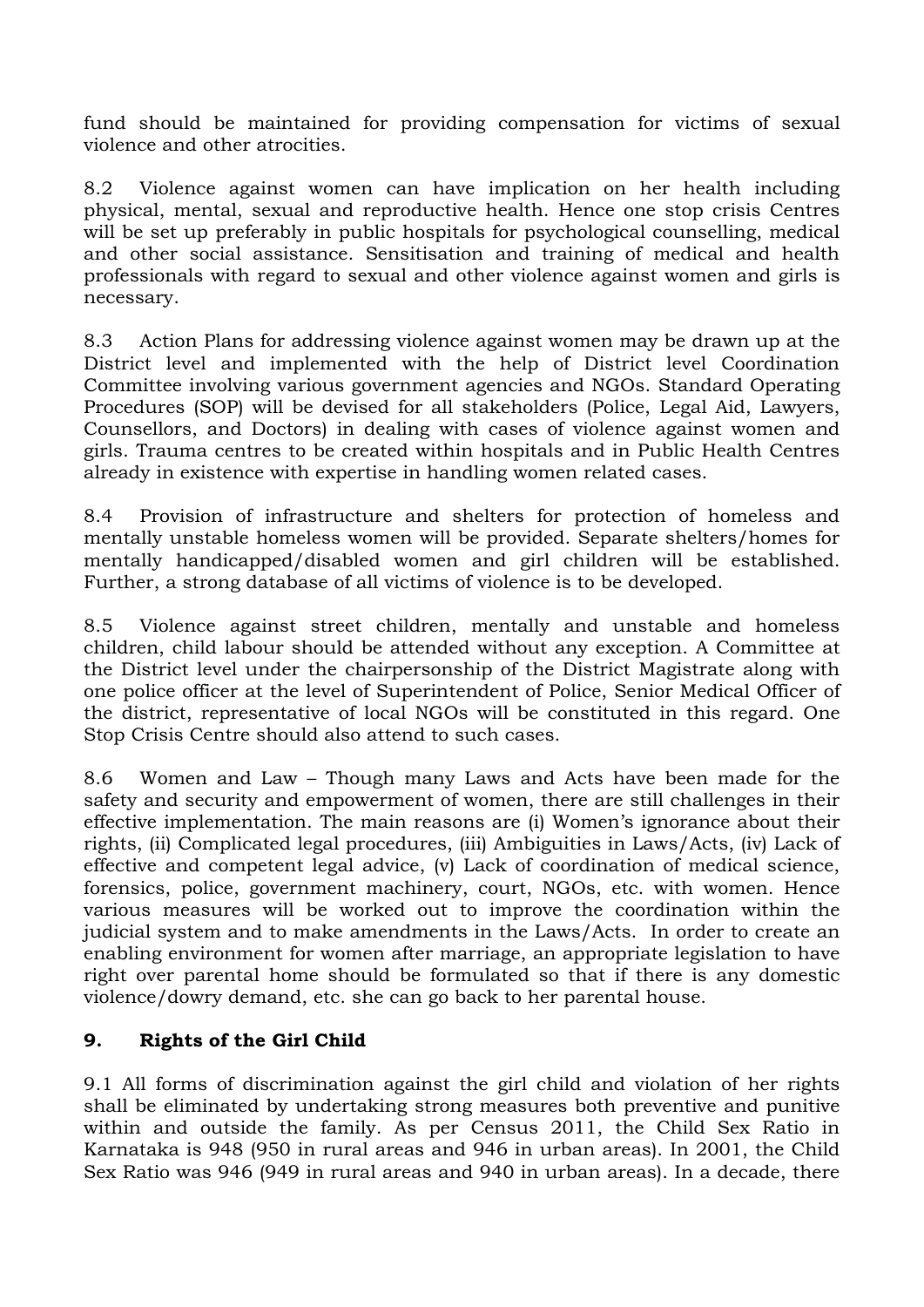has been only a marginal increase in Child Sex Ratio which is a matter of concern. This calls for strict enforcement of laws against prenatal sex selection and the practices of female foeticide and female infanticide. Similarly there should be strict action from the preventive side as well as stringent enforcement of laws to curb child marriage, child abuse and child prostitution etc. Removal of discrimination in the treatment of the girl child within the family and outside and projection of a positive image of the girl child will be actively fostered. There will be special emphasis on the needs of the girl child and earmarking of substantial investments in the areas relating to food and nutrition, health and education, and in vocational education. In implementing programmes for eliminating child labour, there will be a special focus on girl children. Special protective measures will be taken up for girl children and adolescent girls in view of the increasing occurrence of crimes. Training in self-defence should be provided.

# **10. Mass Media**

10.1 Media will be used to portray images consistent with human dignity of girls and women. The Policy will specifically strive to remove demeaning, degrading and negative conventional stereotypical images of women and violence against women. Private sector partners and media networks will be involved at all levels to ensure equal access for women particularly in the area of information and communication technologies. The media will be enforced to follow laws and codes of conduct, professional guidelines and other self-regulatory mechanisms to remove gender stereotypes and undignified portrayal of women.

10.2 Special resources should be set aside to encourage and involve civil society organisations to contribute in developing appropriate messages and programmes which are gender sensitive and bring out the patriarchal values prevalent in society, which are responsible for discriminative and oppressive behaviour towards women. It would be useful to have guidelines for the media so that girls and women's portrayal is positive and there will be restraining in sensationalising news or the objectification and commodification of women.

### **11. Operational Strategies**

### **Action Plans**

11.1 The State Government will draw up time bound Action Plans for translating the Policy into a set of concrete actions, through a participatory process of consultation with Centre/State Departments of Women and Child Development and National /State Commissions for Women, the Local Bodies and Gram Sabhas. The Plans will specifically include the following: -

i) Measurable goals to be achieved by 2020.

ii) Identification and commitment of resources.

iii) Responsibilities for implementation of action points.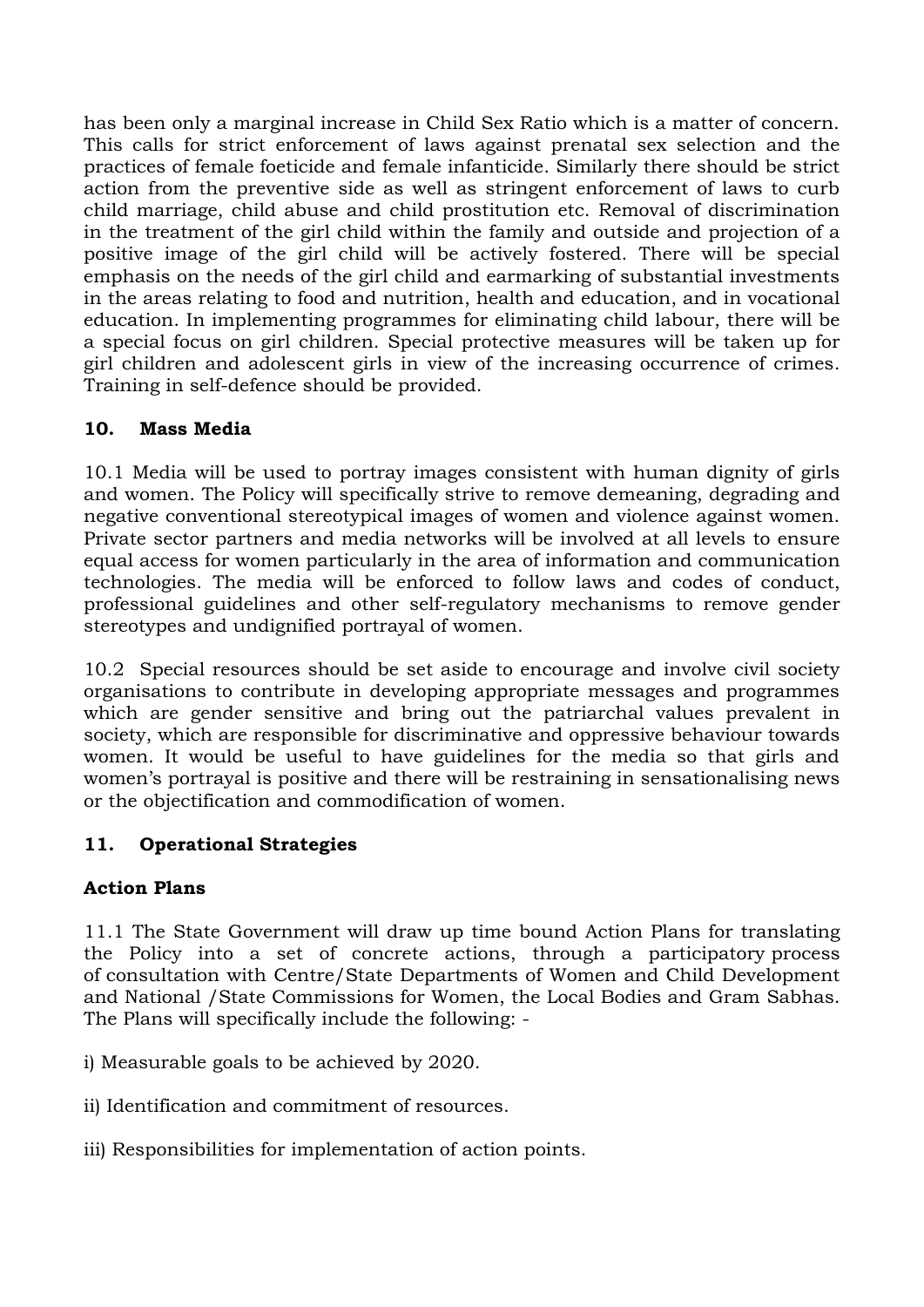iv) Structures and mechanisms to ensure efficient monitoring, evaluation (concurrent and impact evaluation) review and gender impact assessment of action points and policies.

v) Introduction of a gender perspective in the planning process through bottom-up approach by involving the Local Bodies.

vi) State Government will take the lead to garner funds for effectively implementing Action Plans which will be translated into schemes, programmes and projects.

11.2 In order to support better planning and programme formulation and adequate allocation of resources, Gender Development Indices (GDI) will be developed by networking with specialized agencies. These could be analysed and studied in depth in order to substantively/rationally input into all developmental programmes for women. Gender auditing and development of evaluation mechanisms will also be undertaken alongside.

11.3 Collection, maintenance and data analytics of gender disaggregated data by all primary data collecting agencies of the Central and State Governments as well as Research and Academic Institutions in the Public and Private Sectors will be undertaken. Data and information gaps in vital areas reflecting the status of women will be sought to be filled in by these immediately. All Departments/Corporations/Banks and financial institutions etc. will be advised to collect, collate, disseminate, maintain/publish and analyse data related to programmes and benefits on a gender disaggregated basis. This will help in meaningful planning and evaluation of policies.

#### **12. Institutional Mechanisms**

12.1 Institutional mechanisms, to promote the advancement of women, which exist at the State level, will be strengthened. These will be through interventions as may be appropriate and will relate to, among others, provision of adequate resources, training and advocacy skills to effectively influence macro-policies, legislation, programmes etc. to achieve the empowerment of women. Accurate and information systems will be put in place for periodic, effective monitoring and evaluation of women related programmes. In this regard it is necessary to have capacity building for Gender sensitive Plans.

12.2 A State Gender Council will be formed to oversee the operationalization of the Policy on a regular basis. The State Gender Council will be headed by the Hon'ble Chief Minister and be broad in composition having representatives from the concerned Departments, State Commissions for Women, Social Welfare Boards, representatives of Non-Government Organizations, Women's Organisations, Corporate Sector, financing institutions, academics, experts and social activists etc. This Council will review the progress made in implementing the Policy twice a year. The State Gender Council should also act as an apex body to suggest proactive policy initiatives and corrective measures as well as to monitor the schemes with respect to gender component.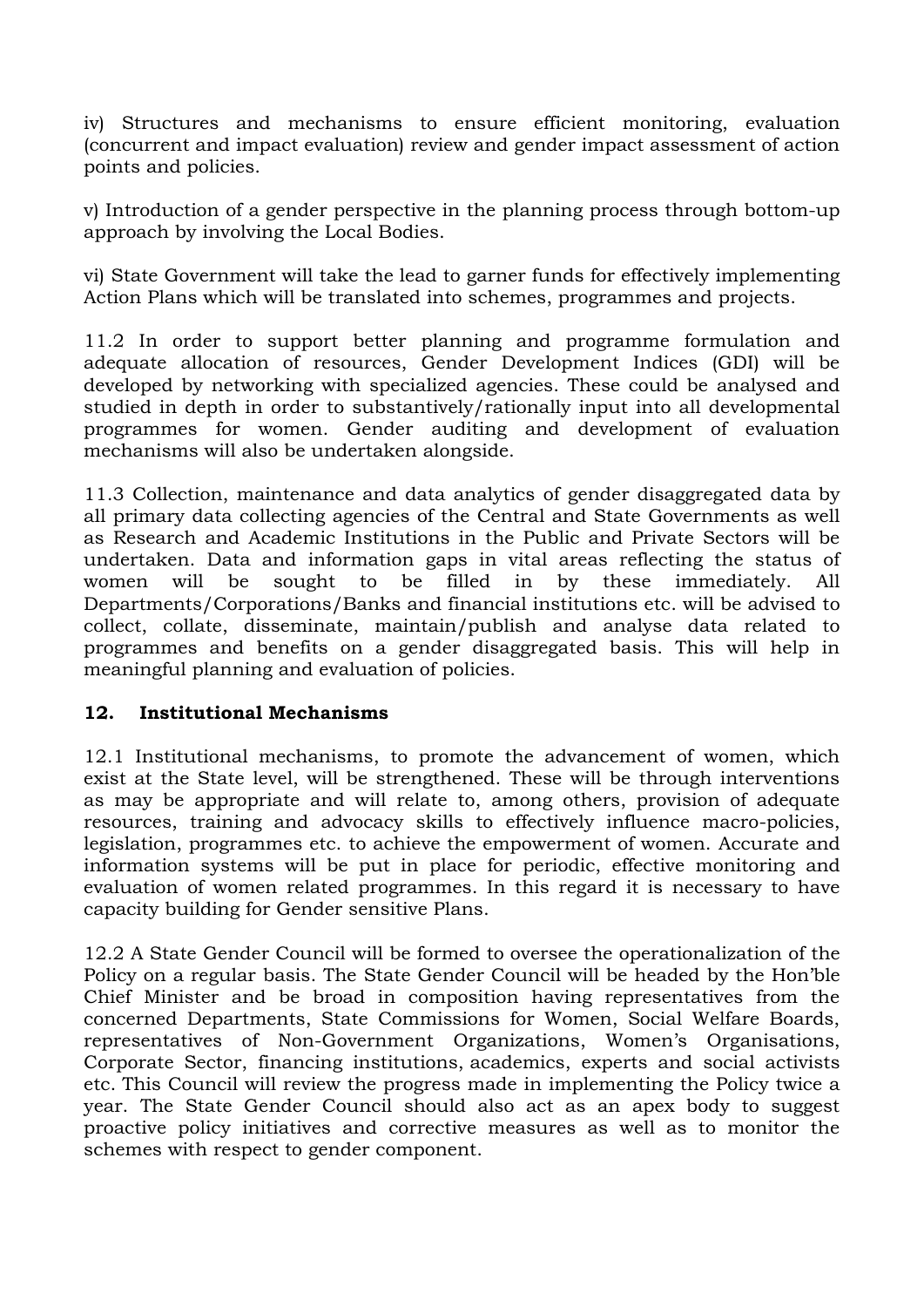12.3 The State Women's Commission should be strengthened and its role needs to be enhanced. State Resource Centres for women, which has been established with mandates for collection and dissemination of information, undertaking research work, conducting surveys, implementing training and awareness generation programmes, etc. would need to be strengthened. These Centres will link up with Women's Studies Centres and other research and academic institutions through suitable information networking systems. These Centres will also undertake regular evaluation of all development programmes which focus on women in collaboration with Research Institutes/Universities.

12.4 While institutions at the district level will be strengthened, at the grass-roots, women will be helped by Government through its programmes to organize and strengthen into Self-Help Groups (SHGs) at the Anganwadi/Village/Town level. The women's groups will be helped to institutionalize themselves into registered societies and to join at the Panchayat/Municipal level. These societies will bring about synergistic implementation of all the social and economic development programmes by drawing resources made available through Government and Non-Government channels, including banks and financial institutions and by establishing a close interface with the Panchayats/Municipalities.

12.5 Availability of Institutional Services for women of different age groups will be rationalized. Government will consider providing such services to all the districts and if situation demands new Homes will be set up for the Districts where no such service is available at present. However, Government will consider launching of new scheme with existing inmates of different Government or NGO run Homes for rehabilitation of destitute girl child/women, by way of providing employment assistance or financial assistance, separate vocational and educational training for self-employment and empowerment. Support measures will be provided for adoption of girl child and there will be proper guidelines for adoption. Measures will be taken to stop illegal adoption.

12.6 To ensure that every woman will get an opportunity to live a dignified life, the Government will consider launching of new scheme for rehabilitation of women & girl child vulnerable to trafficking or trafficked or those who are compelled to take a hazardous job where she feels exploited. Victims of acid attacks and other such atrocities should be provided with social security/jobs.

12.7 At present there are several programmes run by different departments for the welfare of women as well as some programmes from where women also can be benefited; but the women belonging to marginalised category cannot access all the departments to suit her need. As a result of it, the women remain deprived of any benefit. State Government will ensure to establish convergence & facilitation centre/Helpline; Service Centre/Information Hub up to the village level to bridge information gap among the women. For this purpose Government will consider upgrading the existing government infrastructures up to village level of different government departments.

12.8 The government through the department dealing with Women Development issues will initiate advocacy/workshops/seminars/awareness campaign on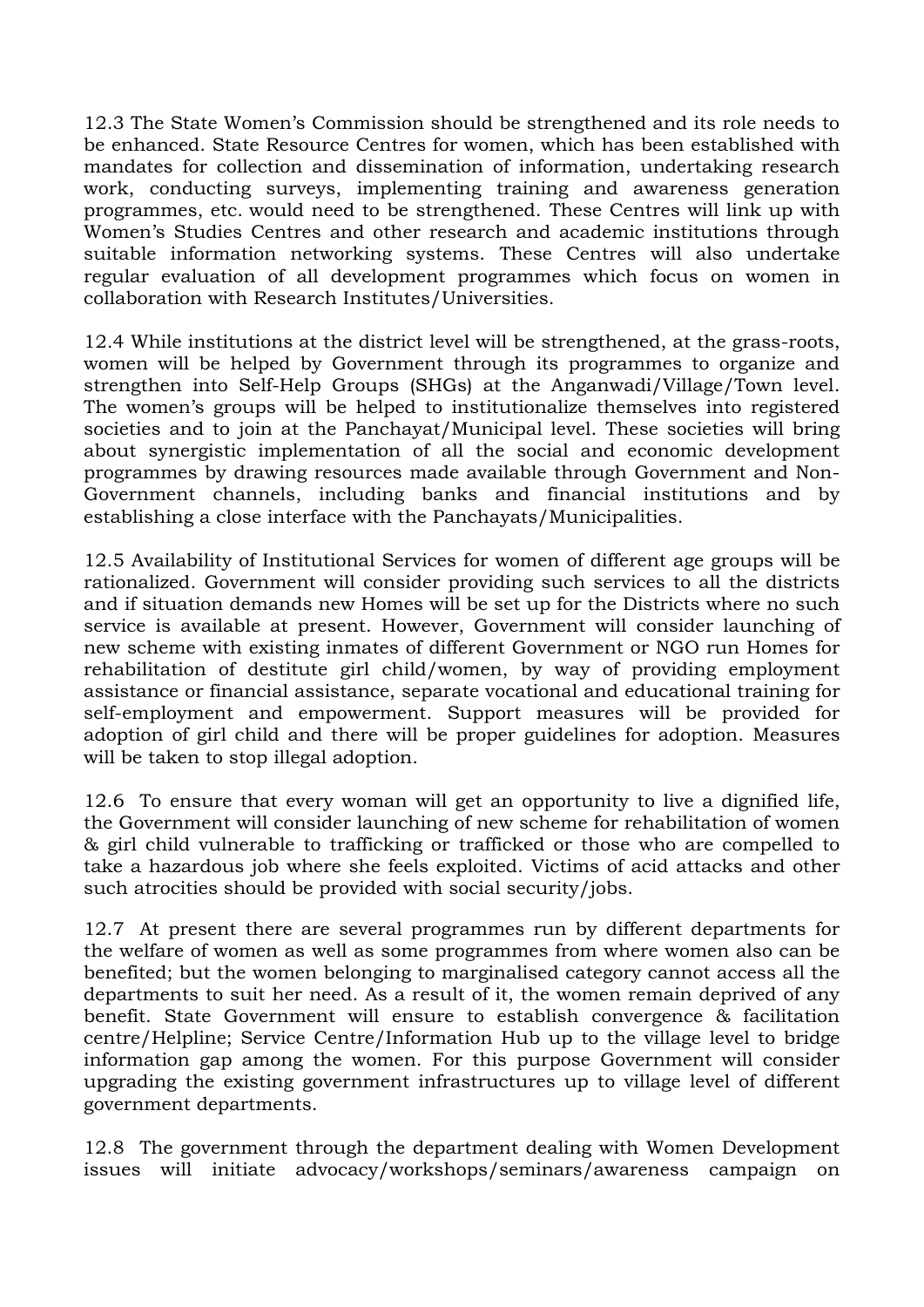women and child and gender issues intensively throughout the state involving all levels of administrations, printing & electronic media, NGOs/Community Based Organizations and communities.

12.9 It will be examined why there has been non-implementation of Joint ownership of land as women should have right over land and other tangible assets.

12.10 Before formulating any policies/schemes related to women, the Departments should consult the Department of Women and Child Development. Further Government Departments which are implementing schemes for women will be instructed to display women's charter in the office premises so that women are kept well informed about these schemes. Each concerned Department will make such charter and make necessary changes to it every year. It will be made mandatory for these Departments to submit the charter before 30<sup>th</sup> April of each year to Department of Women and Child Development. The Department of Women and Child Development will publish charter received from all Departments in a Report form and also upload the same in the Department's website.

### **13. Resource Management**

13.1 Availability of adequate financial, human and market resources to implement the Policy will be managed by concerned Departments, financial credit institutions and banks, private sector, civil society and other connected institutions. This process will include:

(a) Assessment of benefits flowing to women and resource allocation to the programmes relating to them through an exercise of gender budgeting. Appropriate changes in policies will be made to optimize benefits to women under these schemes;

(b) Adequate resource allocation to develop and promote the policy outlined earlier based on (a) above by concerned Departments;

(c) Developing synergy between personnel of Health, Rural Development, Education and Women & Child Development Department at field level and other village level functionaries';

(d) Meeting credit needs by banks and financial credit institutions through suitable policy initiatives and development of new institutions in coordination with the Department of Women & Child Development.

13.2 The strategy of Women's Component Plan adopted in the Ninth Plan of ensuring that not less than 30% of benefits/funds flow to women from all Departments will be implemented effectively so that the needs and interests of women and girls are addressed by all concerned sectors. The Department of Women and Child Development being the nodal Department will monitor and review the progress of the implementation of the Component Plan from time to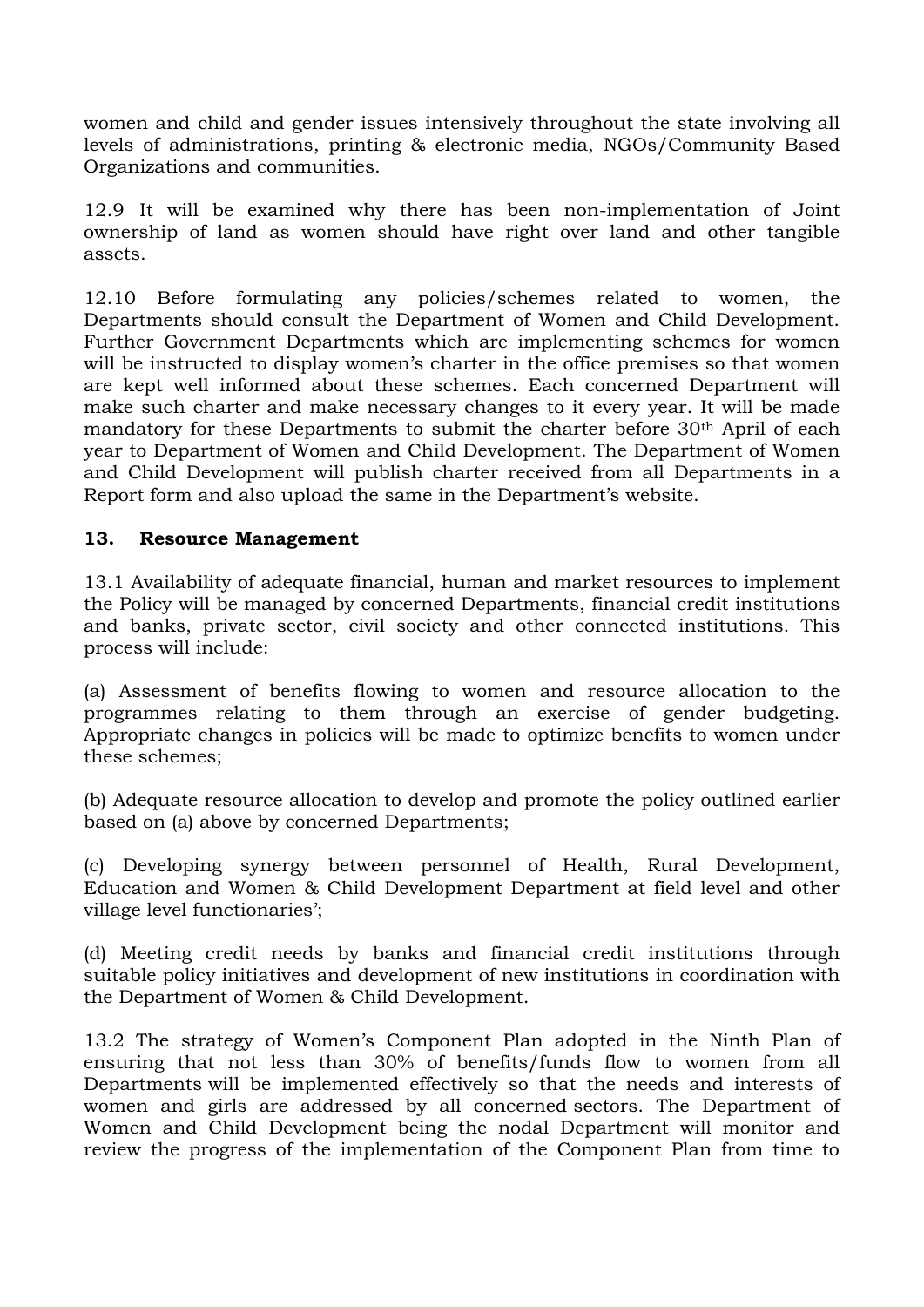time, in terms of both quality and quantity in collaboration with the Karnataka State Planning Board.

13.3 Efforts will be made to channelize private sector investments too, to support programmes and projects for advancement of women. The Corporate Social Responsibility (CSR) Funds of different corporate companies, of which 50% will be channelized to address women focussed issues in Karnataka.

13.4 The Government would urge the Private Sector Companies to bring out the details of their spending and other proactive measures undertaken for the benefit of women employees in their Annual Report.

### **14. Legislation**

14.1 The existing legislative structure will be reviewed and additional legislative measures taken by identified departments to implement the Policy. This will also involve a review of all existing laws including personal, customary and tribal laws, subordinate legislation, and related rules as well as executive and administrative regulations to eliminate all gender discriminatory references. The specific measures required would be evolved through a consultation process involving civil society, State Commission for Women and Department of Women and Child Development. In appropriate cases the consultation process would be widened to include other stakeholders too.

14.2 Effective implementation of legislation would be promoted by involving civil society and community. Appropriate changes in legislation will be undertaken, if necessary.

14.3 In addition, following other specific measures will be taken to implement the legislation effectively.

(a) Strict enforcement of all relevant legal provisions and speedy redressal of grievances will be ensured, with a special focus on violence and gender related atrocities.

(b) Measures to prevent and punish sexual harassment at the place of work, protection for women workers in the organized/unorganized sector and strict enforcement of relevant laws such as Equal Remuneration Act and Minimum Wages Act will be undertaken. With regard to sexual harassment at workplaces efforts will be made to ensure that in Karnataka at all workplaces, the managements should constitute Sexual Harassment Committees in their establishments. Similarly Government Departments will also be advised to do the same. The Justice Verma Committee recommendations will be implemented with due regard to addressing Violence against Women (VAW) in Karnataka.

(c) Crimes against women, their incidence, prevention, investigation, detection and prosecution will be regularly reviewed at all Crime Review Fora and Conferences at the State and District levels. Recognised, local, voluntary organizations will be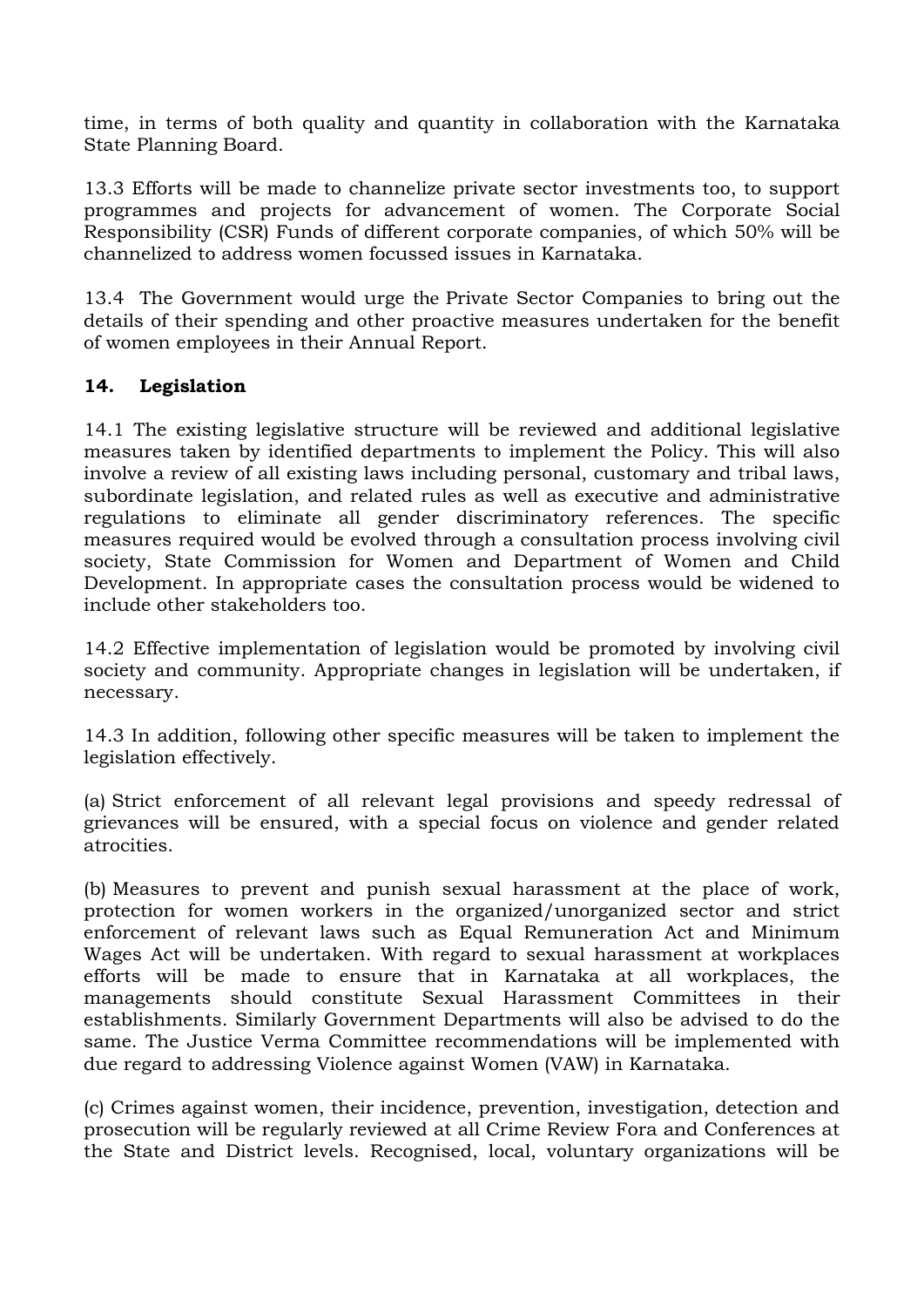authorized to lodge complaints and facilitate registration, investigations and legal proceedings related to violence and atrocities against girls and women.

(d) Women's Cells in Police Stations, Encourage Women Police Stations Family Courts, Mahila Courts, Counselling Centres, Legal Aid Centres and Nyaya Panchayats will be strengthened and expanded to eliminate violence and atrocities against women. Similarly there should be a nodal officer in the Police Headquarters to monitor cases of atrocities against women and each Station House Officers should periodically report such cases to the Nodal Officer.

(e) Widespread dissemination of information on all aspects of legal rights, human rights and other entitlements of women, through specially designed legal literacy programmes and rights information programmes will be done.

(f) Need for a social audit of the implementing mechanism, its efficiency and efficacy and scope for changes based on the audit findings.

(g) Periodic review of the legislations, especially those which are state specific and amend the same if found redundant. Suggestions for change can be made to the Law Commission on legislations, which are ineffective and come under the purview of the Central Government.

### **15. Gender Sensitization**

15.1 Training of personnel of executive, legislative and judicial wings of the State, with a special focus on policy and programme framers, implementation and development agencies, law enforcement machinery and the judiciary, as well as non-governmental organizations will be undertaken. Other measures will include:

(a) Promoting societal awareness of gender issues and women's human rights.

(b) Review of curriculum and educational materials to include gender education and human rights issues

(c) Removal of all references derogatory to the dignity of women from all public documents and legal instruments.

(d) Use of different forms of mass media to communicate social messages relating to women's equality and empowerment.

(e) Self Help Groups and NGOs and CBOs can be involved in gender sensitization programmes.

### **16. Panchayati Raj Institutions**

16.1 The 73rd and 74th Amendments (1993) to the Indian Constitution have served as a breakthrough towards ensuring equal access and increased participation in political power structure for women. The PRIs will play a central role in the process of enhancing women's participation in public life. The PRIs and